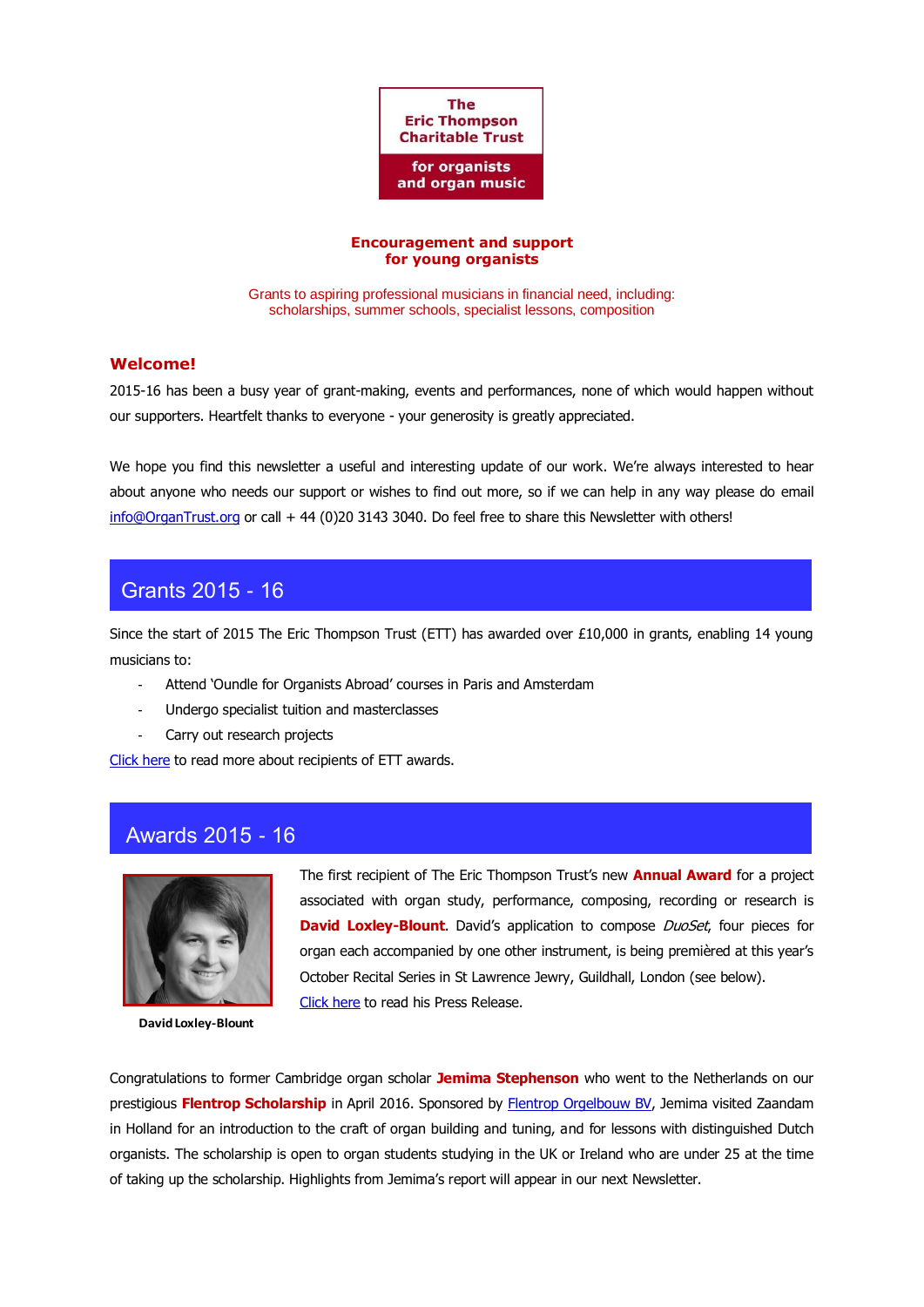# Recent & Forthcoming Events

### **Royal Festival Hall**

Trustee **David Titterington**, Head of Organ Studies at the Royal Academy of Music, gave a superb recital to an audience of over 900 in the Royal Festival Hall (RFH) on 8th February this year. Many friends and supporters of the Trust came along and attended a reception to raise awareness of the ET Trust's work. David's eclectic programme included Carl Nielsen's massive Commotio, César Franck's majestic Grande Pièce Symphonique and the world première of Chaconne by Sally Beamish, all of which displayed the chameleon colours of the RFH's recently restored Harrison & Harrison organ.

### **Organists in Business**

Saturday 18th June 2016 saw a most successful [Organists in Business](https://www.rco.org.uk/events.php?eventid=438) forum run by the Royal College of Organists in partnership with the Eric Thompson Trust. Trustees **David Titterington** and **Anne Marsden Thomas MBE** joined other speakers who presented topics such as publishing, teaching, performing, and even employment status and tax! Held at London's Dutch Church, it was a lively and informative event enjoyed by all the delegates.

## **October 2016 Organ Recitals - Tuesdays 1.00 to 1.45 pm**



The Eric Thompson Trust weekly organ recitals are held every October at The Guild Church of **St Lawrence Jewry**, Guildhall, London. This year each recital will include a composition by David Loxley-Blount, beneficiary of the Trust's Annual Award. We are most grateful to him, the organists and instrumentalists for agreeing to take part.

[Click here](http://royalphilharmonicsociety.org.uk/index.php/performers/instrumentalists/thompson/events/) for details & to download the programme. See you there!

# Arrivals & Departures

#### **New Trustee**



# A very warm welcome to **Revd Canon Jeremy Davies**, former Precentor of Salisbury Cathedral, who joins our team of Trustees this autumn.

We wish him a happy association with the Trust, and look forward to his contributions.

#### **Chairman**



In early 2016 **Robin Jéquier** took over as Chairman of the Trust.

Based in Devizes, Wiltshire, he is a freelance fundraising consultant, a keen dog walker and a (very) amateur organist.

Robin has been an active Trustee since 2012.